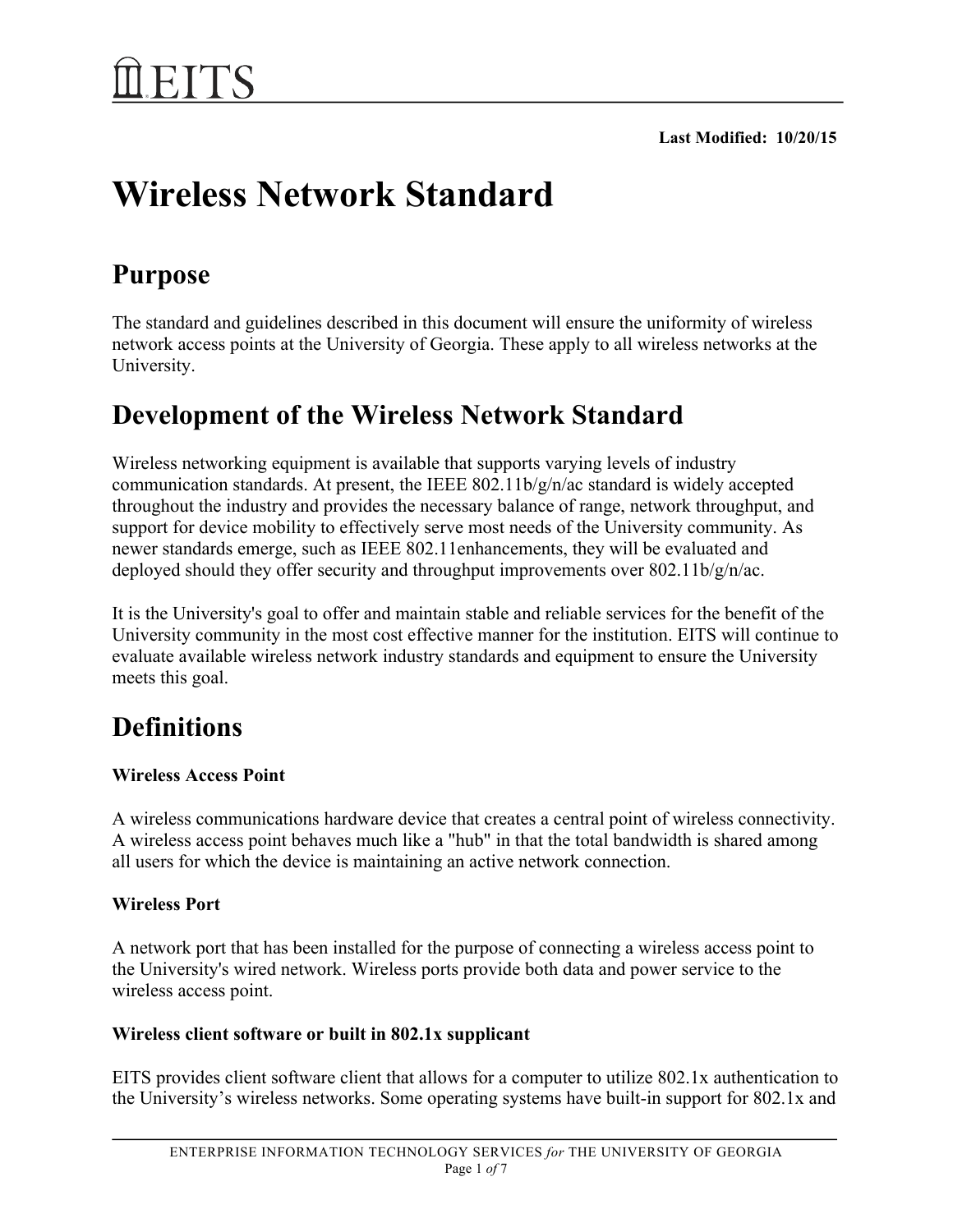can be used for accessing the University's networks. The University provided client software will be preconfigured to support the specific setup for paws-secure.

# **Coverage Area**

The geographical area in which an acceptable level of wireless connection service quality is attainable. Coverage areas for similar devices can vary significantly due to the presence of building materials, interference, obstructions, and access point placement.

# **Interference**

Degradation of a wireless communication radio signal caused by electromagnetic radiation from another source, including other wireless access points, cellular telephones, microwave ovens, medical and research equipment, and other devices that generate radio signals. Interference can either degrade a wireless transmission or completely eliminate it entirely depending on the strength of the signal generated by the offending device.

### **Privacy**

The condition that is achieved by successfully maintaining the confidentiality of personal, student, employee, and or patient information transmitted over a wireless network.

### **Security**

Security is particularly important in wireless networks because data is transmitted using radio signals that, without implementation of specific data encryption mechanisms, can easily be intercepted.

### **Wireless Network Infrastructure**

The collection of all wireless access points, antennas, network cabling, power, ports, hardware, and software associated with the deployment of a wireless communication network.

# **Wired Equivalent Privacy (WEP)**

A security protocol for wireless networks defined within the 802.11b standard. WEP is designed to provide the same level of security as that of a wired network. Recent reports indicate that the use of WEP alone is insufficient to ensure privacy unless used in conjunction with other mechanisms for data encryption.

# **WPA**

Short for Wi-Fi Protected Access, a Wi-Fi standard that was designed to improve upon the security features of WEP. This technology features improved data encryption through the temporal key integrity protocol (TKIP) and user authentication through the extensible authentication protocol (EAP), PEAP – MSChapV2.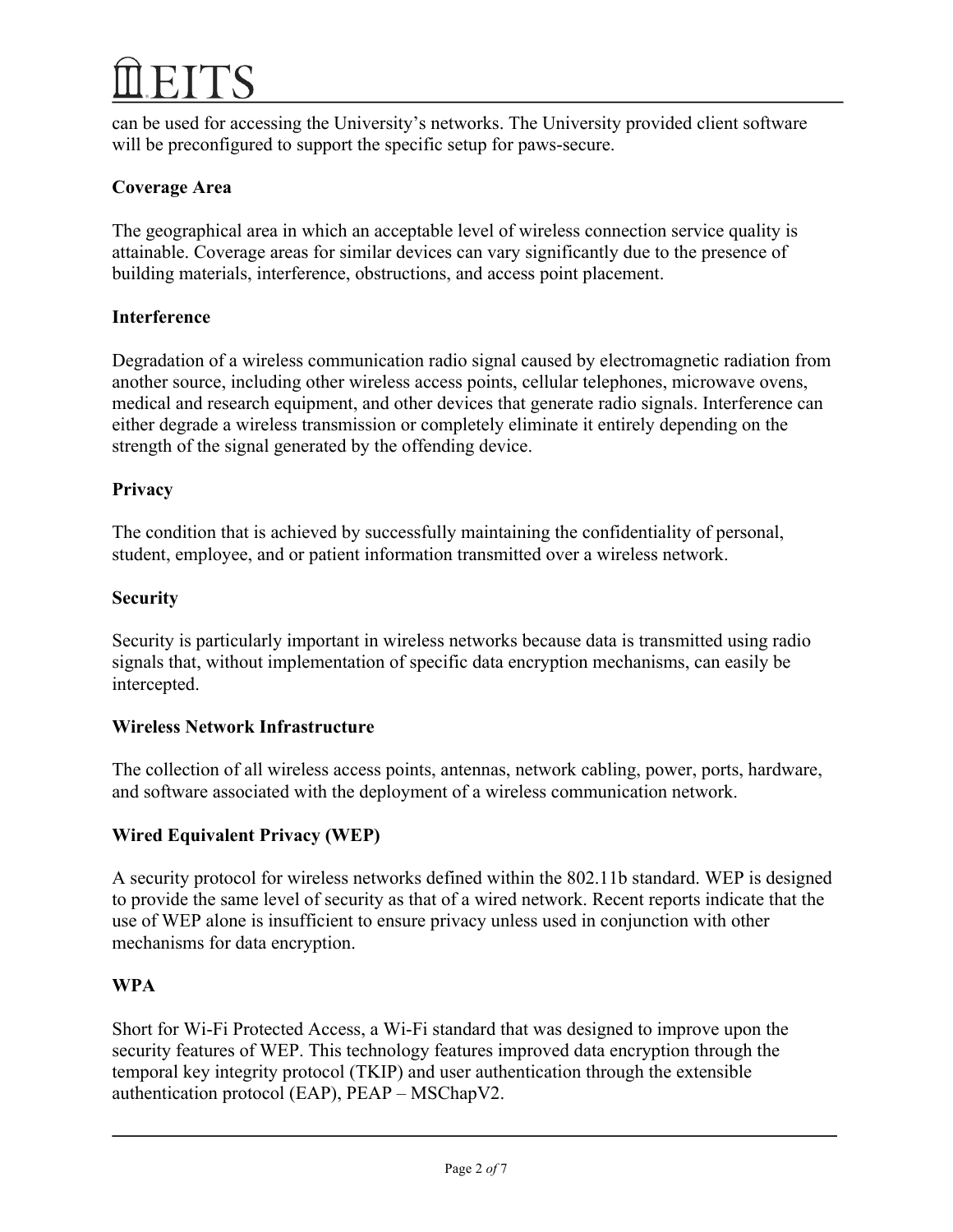# **802.1x**

This standard enhances the security of local area networks by providing an authentication framework allowing users to authenticate to a central authority, such as LDAP or Active Directory. In conjunction with 802.11 access technologies, it provides an effective mechanism for controlling access to the wireless local area network.

### **Infrastructure Mode**

The operating mode for wireless networks in which each end user device is configured to associate with a wireless network access point through which network services are accessed.

### **Ad hoc Mode**

The operating mode for wireless service in which end user devices interact with each other in a "peer- to-peer" configuration. Ad hoc mode does not require the use of a wireless network access point.

# **Utilization**

Prior to the installation of any wireless devices, EITS will review the usage requirements for the area in question to determine the optimum number of wireless access points needed to efficiently support all users in the area simultaneously. Space configuration, construction materials, anticipated number of end users devices to be served, and potential sources of RF interference will be taken into consideration when conducting a site survey.

EITS will provide support for infrastructure mode installations only. These installations require at least one wireless access point. Ad hoc wireless mode will not be supported.

In order to prevent problems caused by radio interference, to ensure the integrity of University resources, and to ensure the widest availability of reliable wireless networking services, the University shall remain the sole owner of all unlicensed spectrums of radio frequencies available for use on any of its campuses and related properties.

# **Wireless Networking Guidelines**

# **Equipment**

Integration of wireless network access points or other wireless communications equipment to University of Georgia network will only be performed by EITS.

University students, faculty, staff, and units may purchase the Wi-Fi certified wireless network interface adapters of their choice to connect end user devices to the University's wireless networks.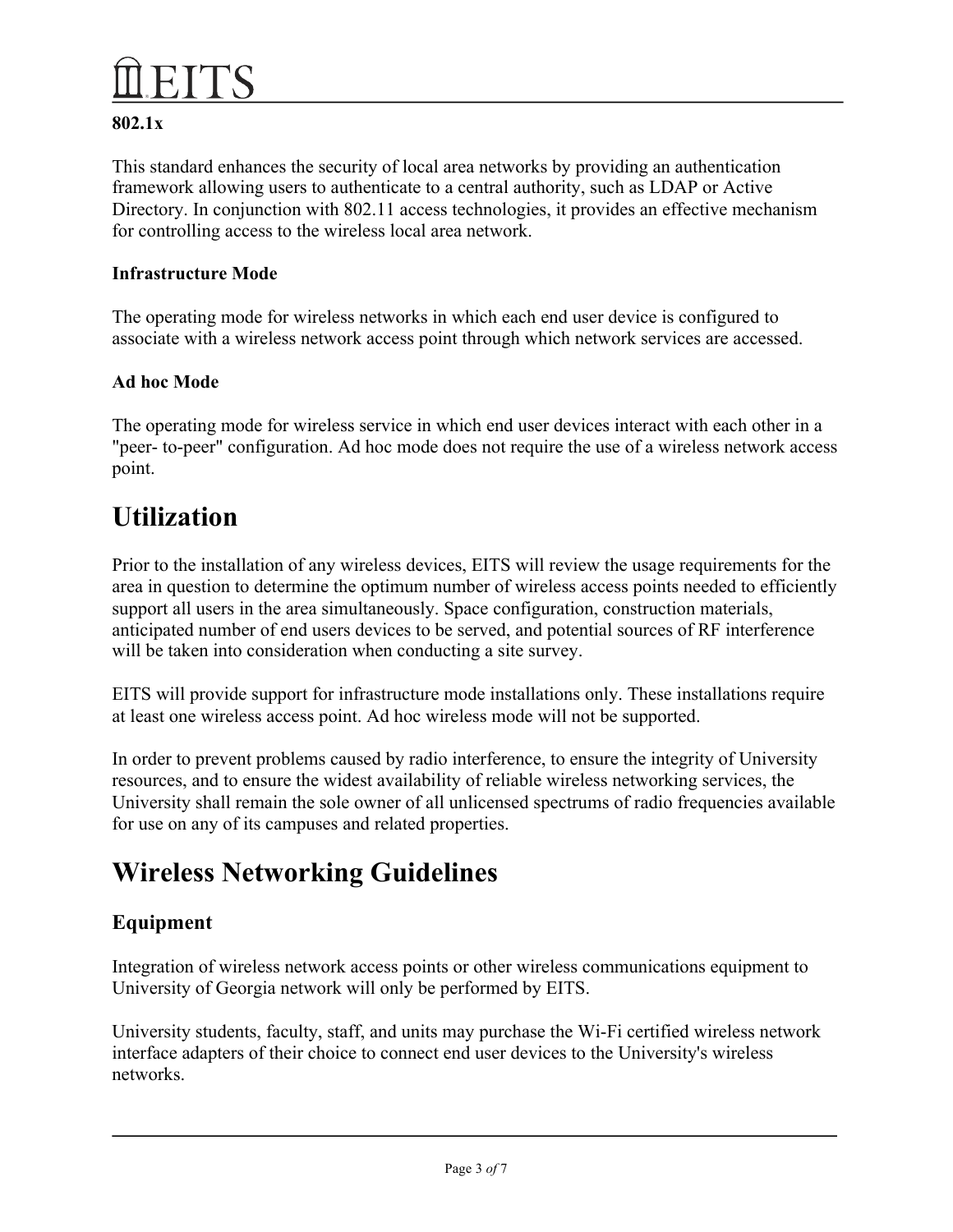University units will be required to remove any wireless network infrastructure equipment (Wi-Fi routers, and bridges) not originally installed by EITS, and/or which were installed as a nonstandard solution without written permission by the Chief Technology Officer.

Wireless network access points will be connected to the University's wired network by means of a specially designated wireless port that will be installed specifically for this purpose. University units and individuals may not disconnect a wireless access point from its associated wireless port or interfere with any components of the wireless AP assembly including antennas, antenna cables, or management cables. Wireless ports are specially configured to supply electrical power to the wireless access point and may cause permanent damage to an improperly connected end user device.

Wireless network installations at University locations consist of the necessary Wi-Fi certified wireless access point devices. The minimum number of access points required will be determined by initial estimates of demand for users and the size of the area to be covered. If the number of users to be served exceeds the practical number of users that can connect to single access point with sufficient bandwidth available to each user, additional access points may be installed contingent on budgetary approval. In areas with a high density of users, such as classrooms and lecture halls, additional access points will be installed to satisfy the usage requirements.

All wireless access point devices will be installed, and maintained by EITS. The primary funding source for initial and replacement purchases of wireless access point devices and services will be Student Technology Fee funds for academic areas and college/departmental budget funds for administrative/employee areas.

# **Network Reliability**

In order to ensure the reliable performance of the University's network, EITS will investigate reports of specific wireless devices that are suspected of causing interference and performance problems in the same manner in which EITS investigates reports of specific devices connected to wired ports that are suspected of causing disruption. Although EITS will not actively monitor content carried on the University's wireless network radio frequencies when investigating reports of potentially interfering devices, wireless network detection equipment will be used to detect unauthorized wireless network equipment. Units will be required to remove any such equipment found in unit- controlled University space.

Wireless access service is provided on the basis of anticipated utilization data gathered during initial site surveys conducted by EITS. As the number of users increases, effective wireless network performance may be diminished.

Current industry standards for wireless network service do not provide sufficient throughput to effectively support bandwidth-intensive applications and network services. EITS prohibits the use of server-based applications (file, web, media servers) on the University's wireless networks.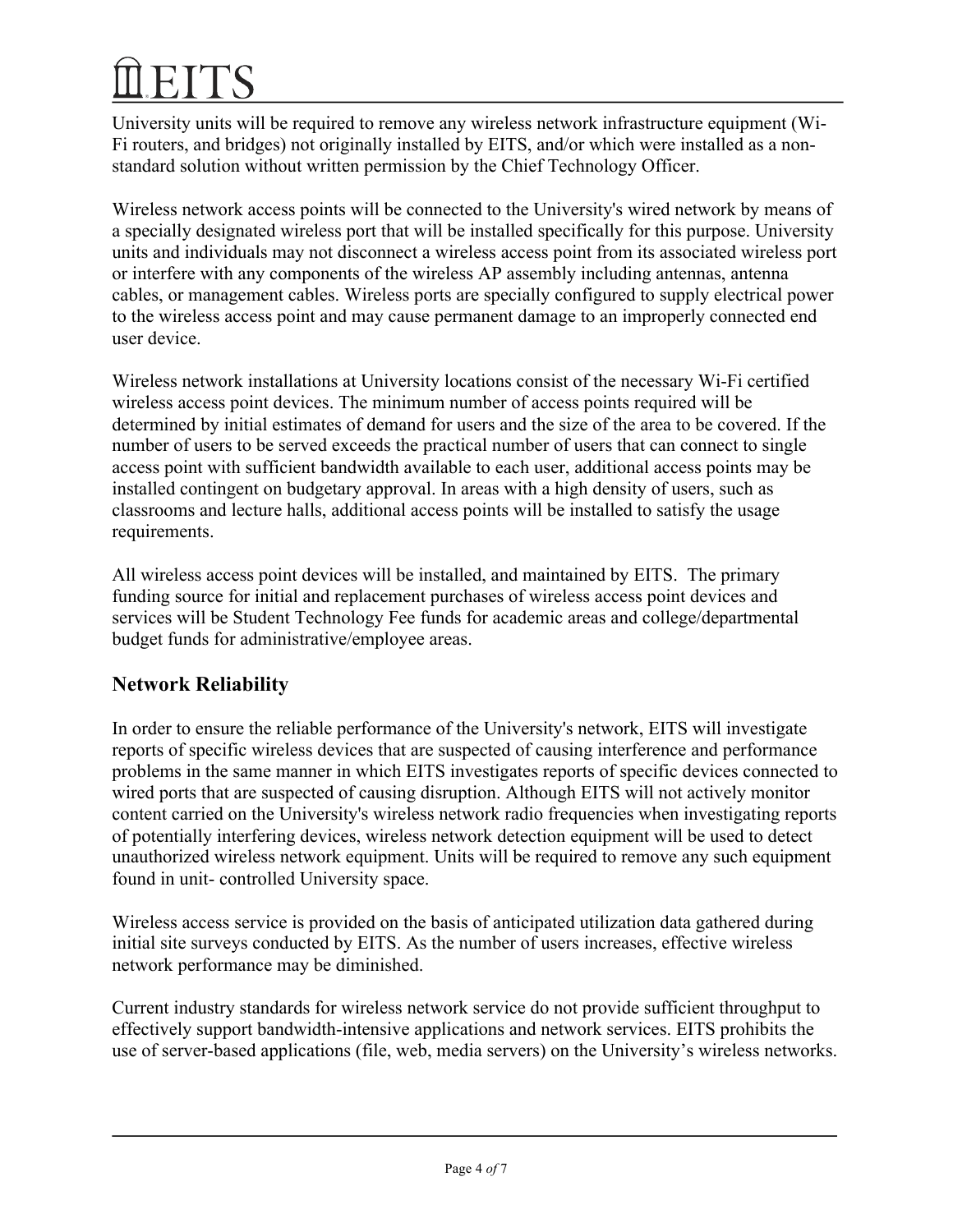EITS will address problems encountered in the use of wireless network services according to the following priority list: academic, research, administrative, and staff use.

# **Security**

Access to the University's wireless networks will require all authorized users in all areas to authenticate to the network using their assigned MyID username and password combinations or other approved authentication methods through the use of University provided wireless client software or 802.1x supplicant. Network access logs will be maintained containing the username, time of access, and duration of use for all users who access the network using wireless connections and this information and will be provided to authorized governmental authorities if the University is required to release such information, such as in the cases of criminal investigations.

Wireless technology deployed at the University of Georgia includes the use of WPA (Wi-Fi Protected Access), which provides improved data encryption through the temporal key integrity protocol (TKIP) and user authentication through the extensible authentication protocol (EAP). To provide additional security, all University wireless networks will require authentication of end users to the network upon connection of any wireless end user device using an 802.1x supplicant or provided wireless client software. Each user will be required to authenticate to the network using a valid MyID and password. The University's Central Directory Service will be used as the basis for authentication to services, including wireless network access.

University students, faculty, staff, and units must follow the terms of all applicable University acceptable use policies, network usage guidelines, and all applicable local, state, and federal regulations when using equipment connected to the University's network whether or not the individual is using wireless or wired network connections. Violations of such guidelines will be reported to the University's Office of Information Security and may be forwarded to the appropriate University or governmental authorities.

University students, faculty, staff, and units are reminded that the use of wireless network connections may increase the risk that confidential information can be intercepted by unauthorized or unintended parties and that this risk in inherent in wireless network technology irrespective of security measures that can be implemented by the University. Users should avoid sending or receiving confidential or other sensitive data via wireless connections whenever possible.

# **Wireless Usage**

Some services can have a negative impact on a wireless network because they generate a high level of activity on the network. Such services can negatively affect your wireless network performance and the network performance of other wireless users. The wireless network is a shared resource, which means the bandwidth available to each user of an access point will decline as high-bandwidth services are used. If a student, faculty member, or staff member has a need for a service that requires high bandwidth, a wired network connection is recommended.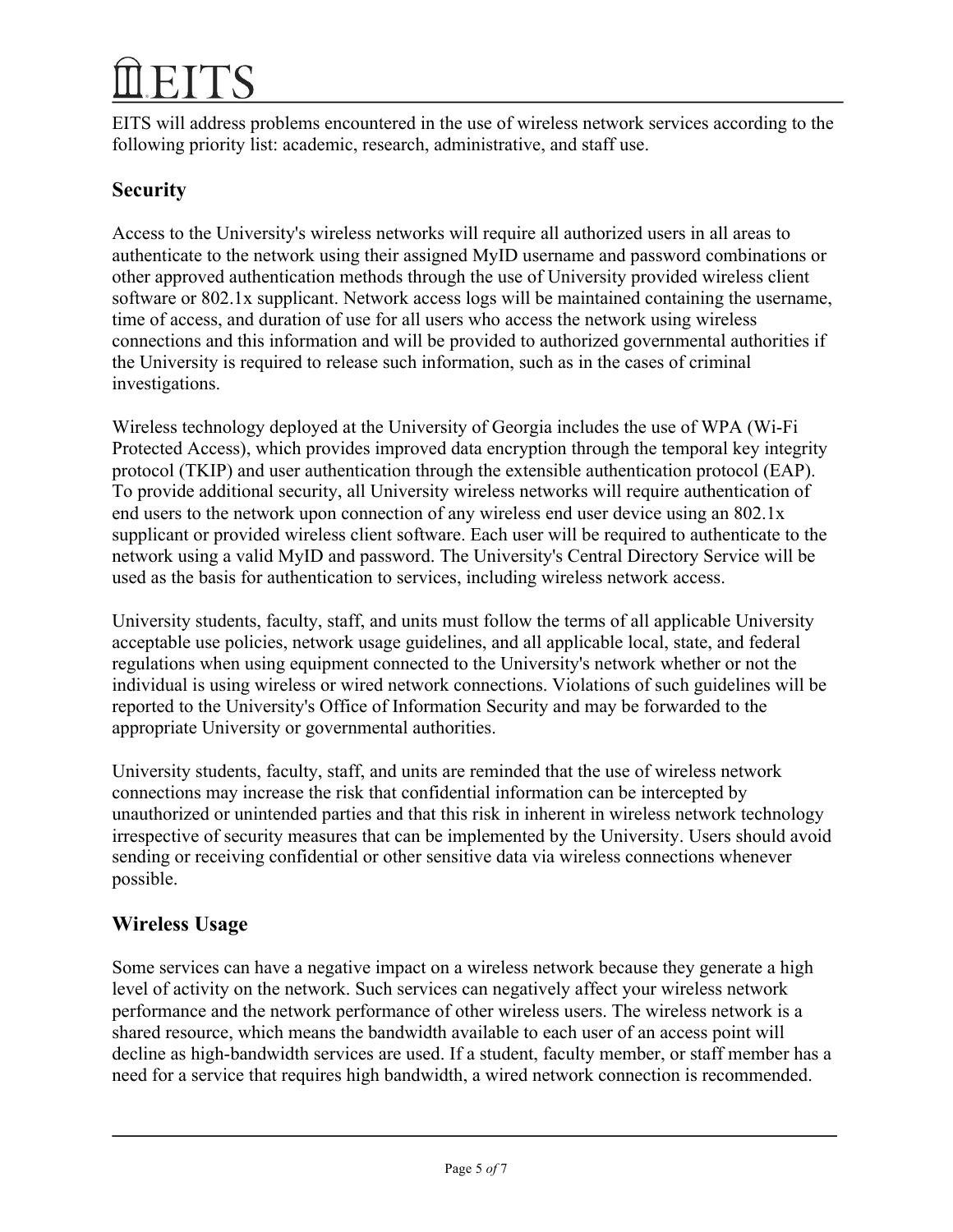The following list provides examples of high bandwidth usage. Please note that this list is not all inclusive.

You cannot use the computer you have connected to the wireless network as a server of any kind, such as:

- Web servers
- Peer-to-peer file sharing servers
- FTP servers
- Multiplayer game servers

An unsecured computer may have problems that will also result in high bandwidth usage. Following are examples of possible problems:

- Infections by worms or viruses
- Compromised systems running ftp, IRC, or other services or malicious spyware programs

Some activities may also use excessive wireless bandwidth. Following are some examples of user activities that consume high amounts of bandwidth:

- Reinstalling an operating system
- Downloading and installing applications
- Performing system backups
- Transferring large files (images, video, music, databases) to other system

# **Airspace**

Problems can occur if other devices use the same radio frequency range (2.4 GHz and 5 GHz) as the wireless network. Because of the potential for conflicts, it is important for all users to understand which technologies are permitted in our environment and which are not permitted.

In order to provide wireless network service at the highest level of quality, all non-client devices that use the 2.4 GHz and 5 GHz ranges should be removed from service in any University building. Only devices that are part of the University's wireless networks will be permitted to use the 2.4 and/or 5 GHz ranges.

This includes any device that is used as a wireless base station or router, such as the Apple Airport Base Station, or any other wireless router. Cordless phones, cameras, and audio speakers that use the frequency band of 2.4 GHz or 5 GHz should also not be used in areas with wireless coverage.

If you think you have an existing system that may use 2.4 and/or 5 GHz radios for transmission, please contact the EITS Help Desk at (706) 542-3106 to determine if such devices will interfere with wireless network service in your area.

# **EITS Responsibilities**